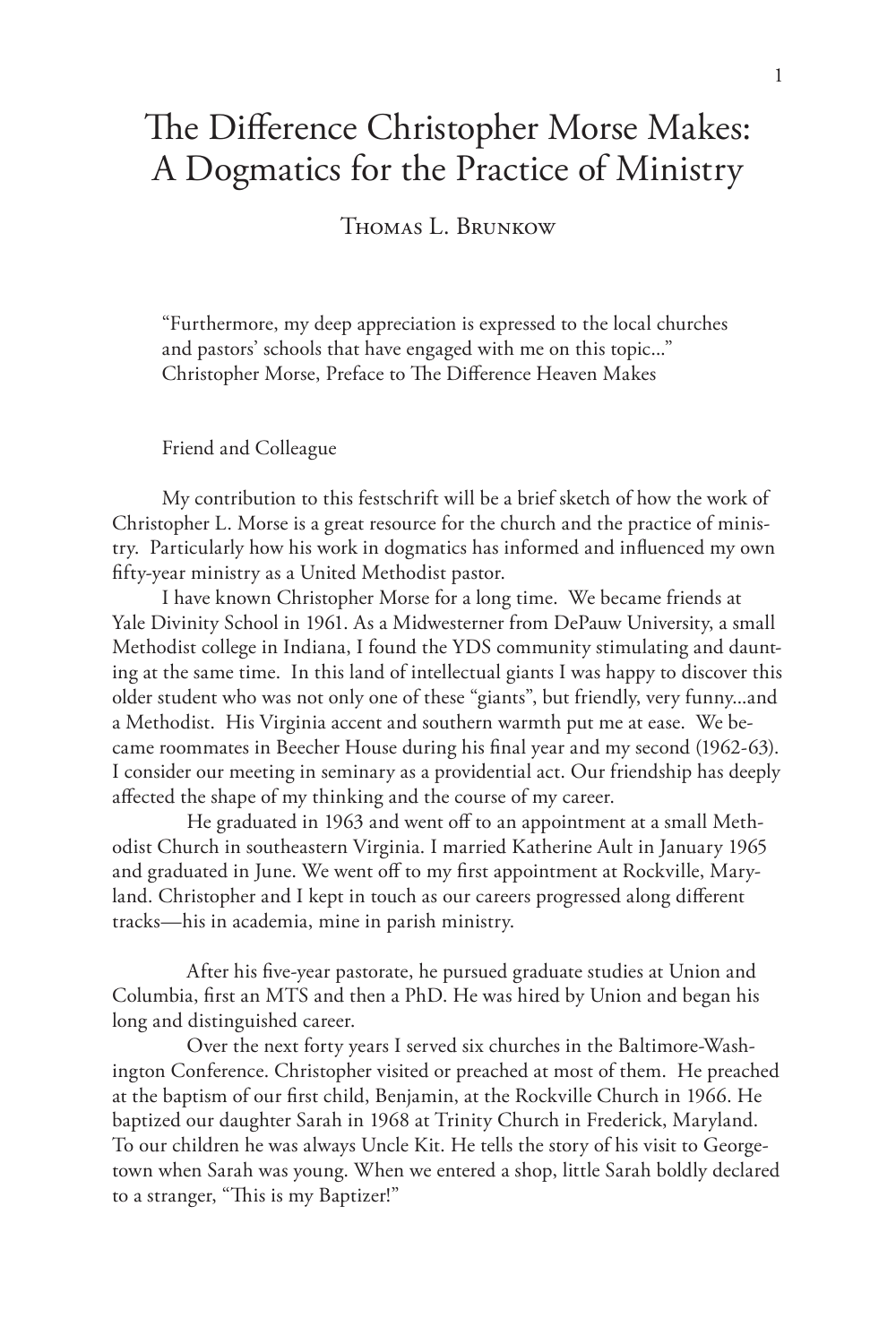I was always grateful that Christopher, who spent his life in the academy, never forgot his roots in Virginia Methodism and his parish experience. The reason, I suppose, that in all his serious dogmatics the "so what " question was never far from his mind.

## **Early Influences: Interpreter of Barth**

As the years passed, Christopher sent me copies of each new book, journal article and lecture. I devoured them all with interest and care, because they made sense and because they were helpful to a young pastor, especially in preaching.

Two journal pieces in particular helped me get a clearer picture of what Karl Barth was all about. The first was "The Future of Karl Barth's Theology", Dialog, Winter, 1981.

Among other things, he introduced the idea of "testing the spirits". "Faith in God, biblically understood, includes a call not to believe every spirit—a call for disbelief in the idols....In this regard faith is the willing commencement of disbelief, not its suspension (p.10). "Testing the spirits" became a familiar theme and the title for his major work, *Not Every Spirit: A Dogmatics of Christian Disbelief*.(1994, first edition; 2009, second edition).

He discusses Barth in relationship to Ernst Troeltsch, who precedes him and liberation theologies which follow. I was encouraged to read that "Barth came to affirm...that something does happen when the gospel of Jesus Christ is preached and signified as parable in the social conflicts of this present age." (p.12). Morse's summary of these three theological threads reappears in works to come: "God is made known in the world where all that seeks to overcome the will and way of Jesus Christ in this present time has been, is being, and shall be overcome. The overcoming of suffering and oppression can only be known in relation to specific suffering and oppression, but it is the overcoming which is the liberation, and it is Jesus Christ, not as religious symbol, not as ethical model, not as cultural construct, but as the narrated confession of the gospel whose identity identifies what is being overcome" (p.13).

Morse's sentences may be long and do not lend themselves to homiletic cadence, but the thought structure frequently provided the substance for this preacher's sermons.

The second article was "Grace in Karl Barth's World and Ours", Katallagete, Spring 1983. It was this article that helped resolve a problem over the extent of salvation that had been disturbing me for some time. As a Methodist, I was infused with Wesleyan notions of prevenient, justifying, and sanctifying grace; and Methodist Arminian talk of "growing in grace" which involves a cooperation between God and humans. Grace, in such a view, is conditional—God's favor is granted if only the human believes. Hence the tension. I had come to believe that grace was an unconditional gift. Wesley's prevenient grace becomes a universal *offer* of forgiveness from God that awaits and depends upon a human decision. Who then is saved: only those who make a decision to accept Jesus as Lord and Savior? Or only those whom God elects? Is there a third option?

Barth states quite simply in the *Church Dogmatics*, according to Morse, that God is identified in Jesus Christ as one who is for us without condition. God's grace, Barth describes, as overtaking us and embracing us from the opposite direction, even "seizing us from behind"....We are not the seeker, God is. In and of ourselves we are disposed not to desire grace but to reject it. The Cross shows that when grace appears among us it is not what we expected, not what we think can meet our need....The message of the Resurrection is that God does not allow our opposition to grace to defeat it. All that overcame Jesus on the Cross has been, is being, and shall be overcome" (p.26).

Those words, or something close to them, found their way into the conclusion of more than one of my sermons.

Morse continues by discussing Barth on grace and election. God's righteousness does not allow our self-destruction, Morse wrote. "Thus the distinction the Gospel message draws is not between one group of humans who are elect and another who are rejected. The distinction is between those who recognize that they are loved without condition and those who yet do not"(p.27). He goes on to quote Barth—words that became decisive for me on the question of the extent of salvation:

"Jesus Christ was born and died and rose again for all....To that extent, objectively, all are justified, sanctified, and called. But the hand of God has not touched all in such a way that they can see and hear, perceive and accept and receive all that God is for all and therefore for them. To those who have not been touched in this way by the hand of God the axiom that Jesus Christ is the Victor is as such unknown. It is a Christian and not a general axiom; valid generally, but not generally observed and acknowledged...but the hand of God has touched and seized Christians in this way—which means the presence and activity of the Holy Spirit...This is without any merit or co-operation on their part, just as the reconciliation of the whole world in Jesus Christ is without merit or co-operation." (CD, Vol. IV, Part I, Para.58, 1956, p. 148).

Scales fell from my eyes. Barth's understanding has become a core conviction of my own. Christ died for all, period!

In addition to these articles on Barth, Christopher pointed out the utility of the Index Volume of the *Church Dogmatics*. Among other things it contains a biblical index citing all the references in the *CD* to Barth's exegetical work. Barth has commented on virtually every text in the Old and New Testaments. The Index indicates which verses or pericopes have an extended comment and which receive a shorter treatment. In sermon preparation I almost always checked Barth's discussion of the lections. More often than not he provided fresher and deeper insights than other commentaries.

Christopher became my guide through the Barth corpus, particularly the *Church Dogmatics.* The detailed course outline from his Barth seminar provided a navigational chart for the 12 volumes. Once when I was facing a difficult funeral sermon for a twenty year old woman of my parish who had committed suicide, I was grateful that Christopher had earlier pointed me to Barth's chapter on "The Determination of the Rejected" (CD, II,2, Para. 35:4). Here Barth deals with the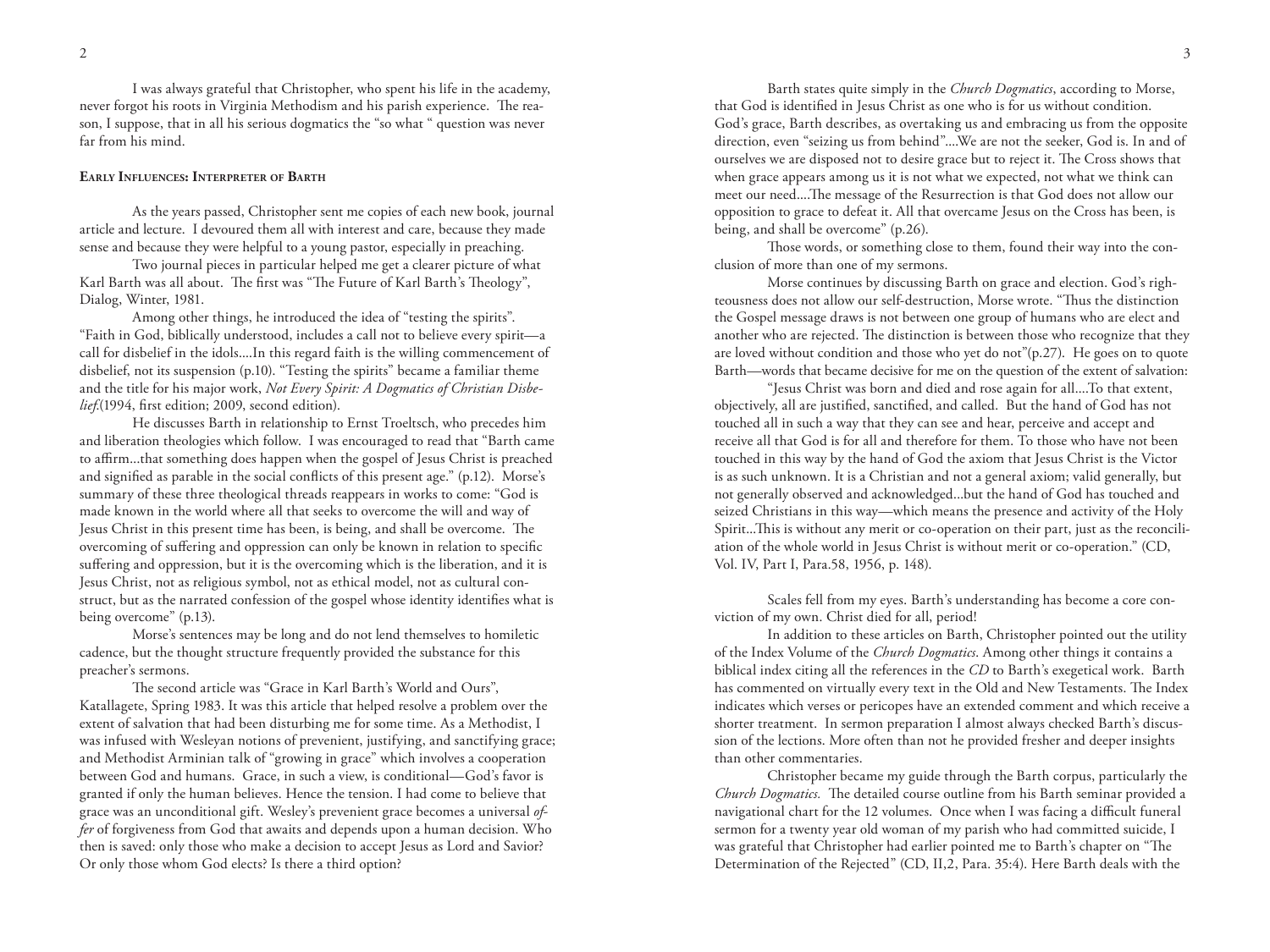question: How does it stand between Jesus and Judas? It became the theological basis for my sermon "How Does It Stand Between Jesus and Mary Twelve?"

Some months later the young woman's mother wrote a letter of gratitude: "And though we miss her, the aura of her bright light lingers, and nowhere more beautifully than in the sure and certain way you have come to understand and proclaim redemption: as that moment whenever and wherever Christ finds one of us needy, abandoned and in our own personal hell—he comes to claim us! For Christ truly never gives up on us—not you or me or Twelvie...certainly not in those final and for some, the most terrifying moments at the end." And at the end of her letter, "On Holy Saturday I was actually complaining to [my husband] after reading *Body and Soul* how redemption happens in novels and I wished it could/ would happen in my life! And once again, for my own resurrection, I needed your keen and kind word for me to be able to recognize and acknowledge what God had already done in my life! Thank you."

## **Interpreter of Moltmann**

Earlier Christopher had in a similar way opened up to me the theology of Jurgen Moltmann. I was out of seminary before *The Theology of Hope* was published, but I bought it while at my first solo parish in Frederick, Maryland. I found it too much to digest in the midst of parish duties and wasn't tempted to return until I had read Morse's first book *The Logic of Promise in Moltmann's Theology* in 1979.

By now I was pastor of Dumbarton Church in Georgetown where I preached an Advent sermon entitled "Adventus Dei". I relied heavily on *The Logic of Promise.* Moltmann was now on my radar. Once again, Christopher was my interpreter. His essay "Jurgen Moltmann" in *A Handbook of Christian Theologians*, edited by Martin Marty and Dean Peerman, (1984) he locates Motlmann's place among late 20th century theologians who lifted eschatology from the appendix of systematics to a central place as theology's interpretive key. He lays out the essential arguments in *Theology of Hope*, *The Crucified God*, *The Trinity & the Kingdom of God, The Church and the Power of the Holy Spirit.* Morse lifts up a variety of themes and words in Moltmann's eschatology that become central to Morse's own views in later books: the Kingdom of God is *at* hand but not *in* hand, *eschatologia crucis,* God's promise as presence, the crucified God, imminence, anticipation, promise, future.

Once again he helped me organize and connect a multitude of complex ideas from Moltmann into a coherent framework that was consistent with my understanding of Barth. I was well on my way toward organizing a theological system that made sense to me.

At the invitation of my friend and colleague Deryl Fleming, I developed a short term course on "The God of Hope" for the Ravensworth Baptist Church in Springfield, Virginia in 1986. I sought to lay out some of Moltmann's basic views by looking at relevant biblical texts in four sessions:

1. Account for the Hope that Is Within You

- 2. Hope revealed in the God Who Comes
- 3. Hope Crucified and Raised
- 4. The Practice of Hope in the Community

I continued to use variations of this study in my own churches. I thought it a good way to introduce parishioners to my basic beliefs about God and the Christian life. As the years went by I gained confidence in these convictions that had been shaped mightily by my theological favorites: Barth, Moltmann and Morse.

## **Visitations from Professor Morse**

Christopher was generous with his time and came to speak at my churches on several occasions. He came twice to Dumbarton Church in Georgetown in the late 70's. At our annual June retreat he gave a two-part lecture on "Rachel's Refusal". Rachel "weeping for her children" in Matthew's birth of Jesus narrative is a voice that needs to be heard along with angels and shepherds at the celebration as a reminder that grief and joy go together in the gospel accounts. There is a link between the Nativity and Good Friday. Rachel in her refusal of false comfort or easy explanation of suffering has an honored place in the Gospel. "In the darkness surrounding Rachel, just as much as in the light surrounding the natal star, the birthplace of Christ is revealed....In the godforsakenness of God's own Son on the Cross...the promised hope for Rachel is embodied. By not believing any consolation short of God's own descent into hell in Christ, the refusal becomes a faithful witness pointing to the Resurrection" (Not Every Spirit, 10-11).

As I remember, Rachel's somber themes were not easy sell at that seaside event with children romping at the edges and sailboats beckoning the adult learners. But Morse's thoughtfulness and warmth managed to hold their attention sufficiently. They returned for the second lecture. Early on Christopher was developing a theme that he wove throughout his writings and appeared in final version in *Not Every Spirit,* chapter one: *"The Call to Faithful Disbelief* ", as well as in other later chapters.

In the spring of 1983 Christopher lectured again at Dumbarton church on the Doctrine of the Trinity. This time in the church hall. It was an evening I've never forgotten. His explication of this ancient dogma was so clear and concise that I've referred to the manuscript many times for my own use and have shared it with students at Wesley Theological Seminary and candidates for ordination in the Baltimore-Washington Conference.

After a succinct account of the development of the doctrine with some classical explanations, he turns to the contemporary meaning of the Trinity where he is often at his best. First, he lays out the Social Trinity in understandable terms—that God's being is relational, Tri-unity, co-existence. God is being one with another in the spirit of love and freedom. Therefore, if we are made in God's image, true selfhood for us does not mean an ego in isolation from another but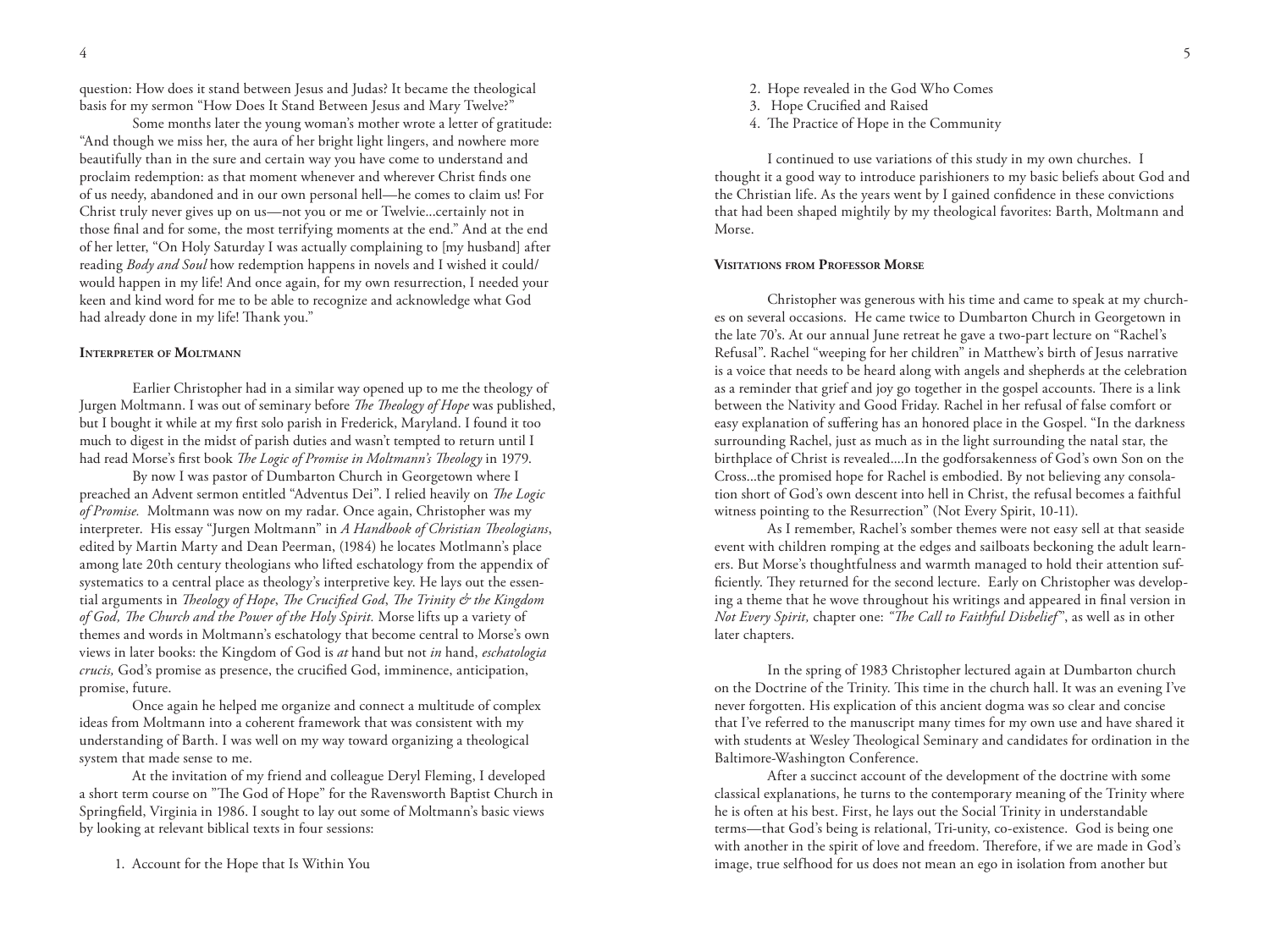means we can become, with God's grace, one with another in a mutual spirit of love and freedom.

Second, he focuses on the Passion and the intimate relationship seen there between Jesus and the One to whom he calls in his suffering. Because of their intimate life together, whatever the Son experiences is experienced in the heart of God. Jesus' crucifixion is experienced in God's own being. God suffers in two senses. God in Jesus Christ not only knows what it is to give one's life in death, God also knows the pain of seeing a loved one die, his "only begotten". In other words, the worst forms of suffering and death that humans have to face are known in the very Being of God. However comforting that may be for us it would not be particularly good news were it not for the overcoming of death by God's resurrection power.

## **A Sense of Humor**

At this point, I want to comment on Christopher's sense of humor. It was evident at the beginning of this lecture on the Trinity when he introduced his topic in a self-deprecating way, saying:

"About a year ago I was asked to speak on the same subject at Riverside Church in Manhattan for an adult group, and someone happened to have a tape recorder there. They sent a tape of my remarks to my mother in Virginia. The next time I was home we played it together. And she said, "Now, where were you?" and I said, "Well it was a group of lay adult people like yourself." And she said, "Now I honestly can't see how that talk could have helped anybody."

He went on to explain that a few months later he was asked to speak again on the Trinity at an Episcopal Church in Greenwich Village. At the beginning he told this story of about his mother's reaction upon hearing the tape recording. When he finished the lecture he felt he'd done a better job. He thought, "I've probably succeeded in telling why the Trinity might possibly matter." But when the moderator said, "Now, any questions?" A young man in the front row said, "Your mother was right."

Christopher preached the Installation sermon when I was appointed to the University United Methodist Church in College Park, Maryland in 1987. The title "Out There On a Prayer" was taken from an interview in *The Washington Post* I had sent him with John Updike*.* In this interview Updike, who had written several novels about ministers, confessed to a certain "residual anger" toward them. "I mean," he said, "ministers tend to be disappointing, by and large....You don't have to turn water into wine, but you do ask that they profess what they're being paid, after all, to profess....Ministers are interesting people in that they are sort of out there on a prayer, doing what they are being paid to do, they know not quite what. And nobody else does." "Like writers," he said, "but in some way perhaps more essential."

Morse continued his sermon saying, "The occasion was the publication of Updike's latest novel entitled *Roger's Version.* It is about a Methodist minister who

experiences "burn-out", loses his faith, and becomes a seminary professor. (I find it a bit disconcerting that several of my former students phoned me immediately recommending that I especially read this book. I am still not sure why Tom thought I should have this clipping.)"

## **The Difference Morse Makes For the Church**

In these years since my retirement from parish ministry in 2006 I have been teaching The Practice of Ministry and Mission at Wesley Theological Seminary in Washington, DC. I also mentor provisional elders and deacons for the Board of Ordained Ministry of the Baltimore-Washington Conference. I see myself as a bridge person between church and academy. From this perspective, I see the great need for theologians, like Christopher Morse, who work in the academy but take seriously the mission of the church.

This need has become clear at several points in my current work. A frequent complaint I hear from Boards of Ordained Ministry is that too many candidates struggle mightily to give a coherent and compelling account of their own faith. And when asked to name major theologians who have influenced their personal theology, often they cannot name one.

I'm also alarmed by reports from new pastors about the content of preaching workshops offered as continuing education. Often it's tips on how to improve your sermons. Use technology: power point your main points for easy following and project visuals to add punch to your messages. Or print a sermon quiz in the bulletin with fill-in-the-blank questions: "Jesus wants you to "The disciples were slow to realize that \_\_\_\_\_\_\_?"

One workshop focused on the value of preaching a sermon series on "What I learned from the toy box." Another advertised this theme: How to preach a summer series on "Jesus goes to the movies." An evangelism workshop instructor implored pastors, 'We need to forget about exegesis and everything we've learned in seminary, because what people want to know is how to have a sizzling marriage, not how to make the Bible relevant to my life".

All the more reason I am convinced of the need for good theologians who are excellent teachers. I am personally grateful for the influence of Christopher Morse in my theological development and career. When I think of all the other lives he has touched in his long teaching career, I am awed by the ever-widening impact he has had on the life of the church. I remember his words towards the end of that installation sermon "Out There On a Prayer" on the importance of the preaching ministry:

"Why is the Church's ministry essential? Because it works? Because it succeeds? Because it knows what it's all about? No. The ministry is essential because it has been prayed for. And that means you and me.

According to John's Gospel it is Jesus who says to the Father in heaven: